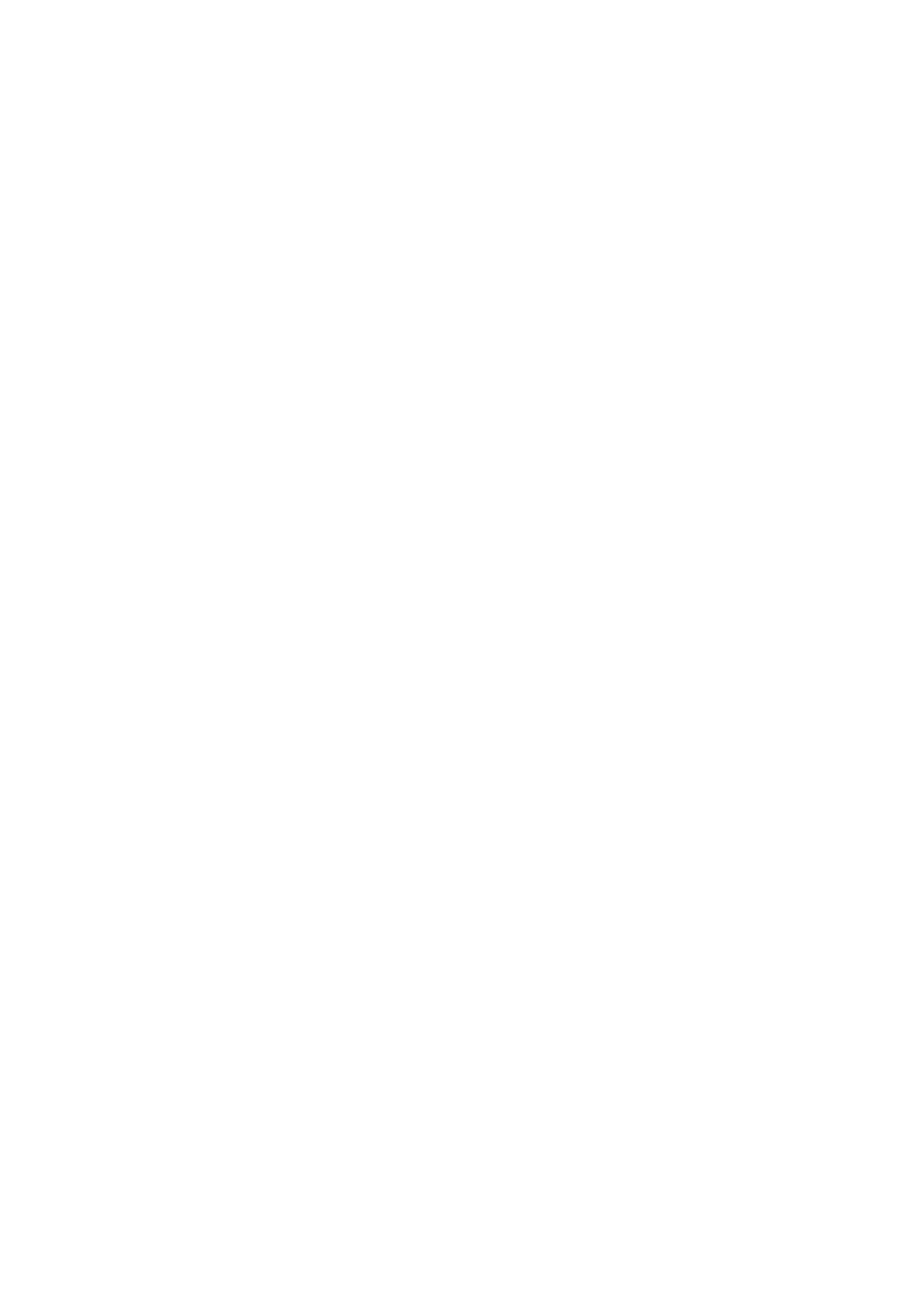# **Fishery Report 2016:** *Champsocephalus gunnari* **South Georgia (Subarea 48.3)**

# **Details of the fishery**

1. Mackerel icefish (*Champsocephalus gunnari*) grow rapidly to a maximum size of 55 cm, reaching a marketable size of 30 cm in three years. Icefish inhabit the shelf all around South Georgia and also at Shag Rocks, forming large aggregations. They feed on krill and their abundance has been linked to interannual variations in krill abundance. Spawning takes place in shallow water, with eggs laid on the seafloor. Larvae are pelagic and may be caught in coastal areas during late winter. Icefish predators include Antarctic fur seals (*Arctocephalus gazella*) and gentoo penguins (*Pygoscelis papua*).

2. Fishing for *C. gunnari* began in Subarea 48.3 in the late 1970s, with large catches taken by Eastern European vessels. Catches peaked in 1983 at a reported 178 000 tonnes. Following concerns about the depletion of stocks, CCAMLR closed the fishery in the early 1990s. The fishery was later reopened, but with a highly conservative catch limit, and was restricted to pelagic trawling to avoid impacts on non-target species. Conservation measures, including requirements to clean nets and ensure that they sink quickly, also reduced incidental mortality of birds. By-catch and incidental mortality is now low.

3. Currently, the fishing activity in Subarea 48.3 focuses on an area to the northwest of South Georgia. Vessels use pelagic trawls with a minimum mesh size of 90 mm. In recent years, the catch limit for this fishery has been between 1 500 and 5 000 tonnes, with up to four or five vessels operating. The fishery was conditionally certified as sustainable by the Marine Stewardship Council in 2010 and was recertified, condition-free, in 2016.

# **Reported catch**

4. In Subarea 48.3 a pelagic trawl fishery targets *C. gunnari.* The annual catch limit for this fishery is described in Conservation Measure (CM) 42-01 and for 2016 it was set at 3 461 tonnes (Table 1). The total catch of *C. gunnari* in 2016 was 2 tonnes.

5. Catch data from this fishery highlight heavy exploitation in the late 1970s and a peak in 1983 (Table 1). CCAMLR closed the bottom trawl fishery in the early 1990s. The fishery reopened as a pelagic trawl fishery in 1995. Catch limits have been set biennially since 2012. Catch limits are based on a precautionary harvest control rule, assuming there is no recruitment in the second year of the assessment period. Catch limits for the second year of an assessment period (e.g. 2017) are therefore always lower than those for the first year. Annual catches, relative to catch limit, are variable depending on the extent of participation in the fishery. They are also influenced by both interannual variation in the icefish population abundance and the availability of fish to the fishery (i.e. changes in the location and depth of fish).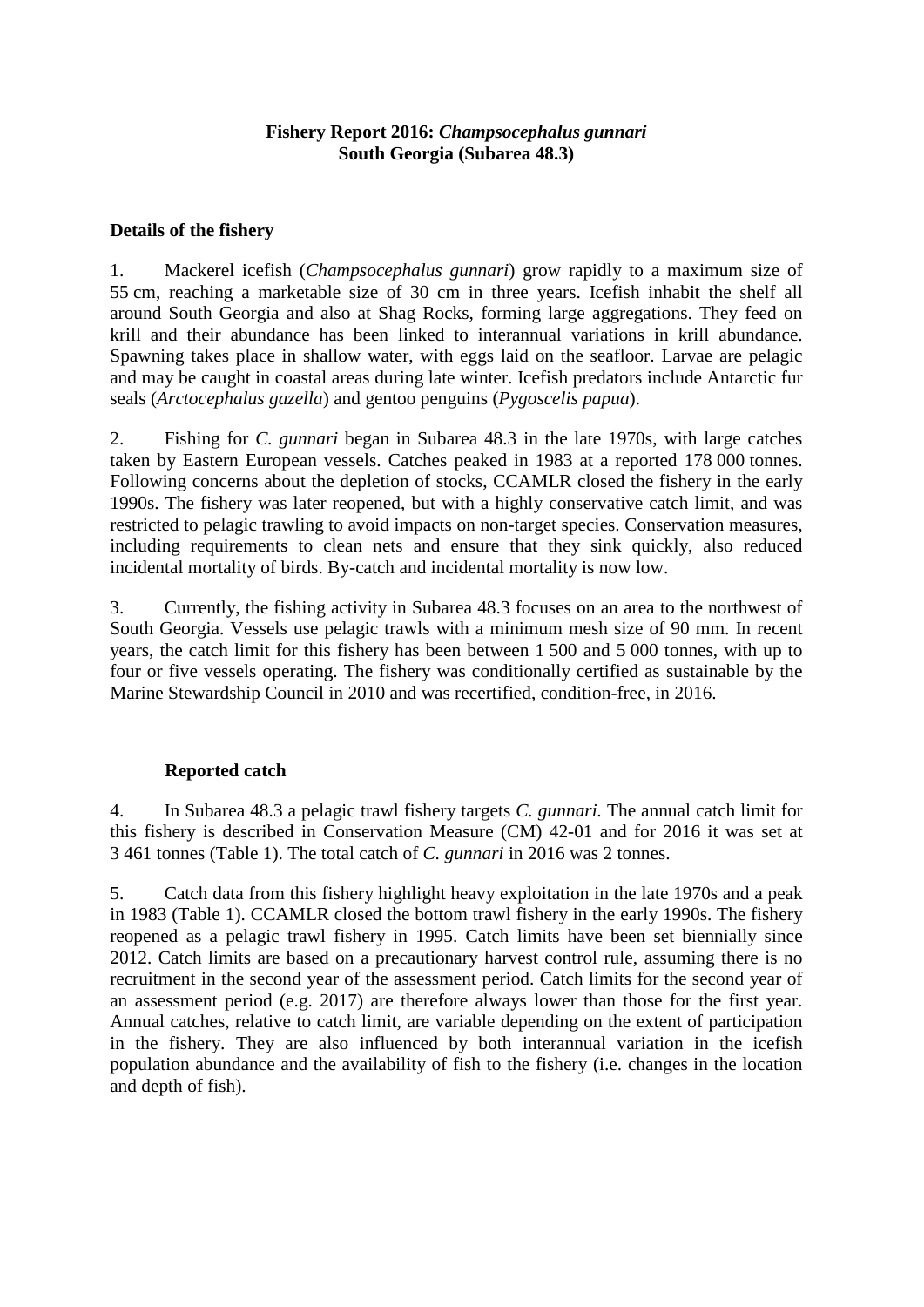| Season | Reported effort<br>Catch limit |                  | Reported catch |  |
|--------|--------------------------------|------------------|----------------|--|
|        | (number of vessels)            | (tonnes)         | (tonnes)       |  |
| 1977   | -                              | L,               | 93595          |  |
| 1978   | -                              |                  | 7472           |  |
| 1979   |                                |                  | 809            |  |
| 1980   |                                |                  | 8795           |  |
| 1981   |                                |                  | 27903          |  |
| 1982   |                                |                  | 54040          |  |
| 1983   |                                |                  | 178824         |  |
| 1984   |                                |                  | 35743          |  |
| 1985   |                                |                  | 628            |  |
| 1986   |                                |                  | 21008          |  |
| 1987   | L,                             |                  | 80586          |  |
| 1988   | 1                              | 35000            | 36054          |  |
| 1989   | $\overline{a}$                 | $\theta$         | 3              |  |
| 1990   |                                | 8000             | 8135           |  |
| 1991   |                                | 26000            | 44             |  |
| 1992   |                                | 0                | 5              |  |
| 1993   |                                | 9200             | $\overline{0}$ |  |
| 1994   |                                | 9200             | 13             |  |
| 1995   |                                | $\boldsymbol{0}$ | 10             |  |
| 1996   |                                | 1000             | $\overline{0}$ |  |
| 1997   |                                | 1300             | $\overline{0}$ |  |
| 1998   | $\mathbf{1}$                   | 4520             | 6              |  |
| 1999   | $\mathbf{1}$                   | 4840             | 265            |  |
| 2000   | $\overline{c}$                 | 4036             | 4114           |  |
| 2001   | 5                              | 6760             | 960            |  |
| 2002   | 5                              | 5557             | 2667           |  |
| 2003   | $\overline{4}$                 | 2181             | 1986           |  |
| 2004   | $\overline{7}$                 | 2887             | 2683           |  |
| 2005   | $\overline{7}$                 | 3574             | 200            |  |
| 2006   | 5                              | 2244             | 2169           |  |
| 2007   | 5                              | 4337             | 4345           |  |
| 2008   | 5                              | 2462             | 2491           |  |
| 2009   | 5                              | 3834             | 1834           |  |
| 2010   | $\overline{3}$                 | 1548             | $12*$          |  |
| 2011   | $\overline{c}$                 | 2305             | $12*$          |  |
| 2012   | $\overline{\mathbf{3}}$        | 3072             | 999            |  |
| 2013   | $\overline{3}$                 | 2933             | 1370           |  |
| 2014   | $\overline{4}$                 | 4635             | 33             |  |
| 2015   | $\overline{c}$                 | 2695             | 277            |  |
| 2016   | $\mathbf{1}$                   | 3461             | $\overline{c}$ |  |

Table 1: Catch history (commercial and research catches) for *Champsocephalus gunnari* in Subarea 48.3. (Source: STATLANT data for past seasons, and catch and effort reports for current season.)

\* Catches in 2010 and 2011 were primarily from the research surveys.

## **Illegal, unreported and unregulated (IUU) catch**

6. There has been no evidence of illegal, unreported and unregulated (IUU) fishing activity in this fishery.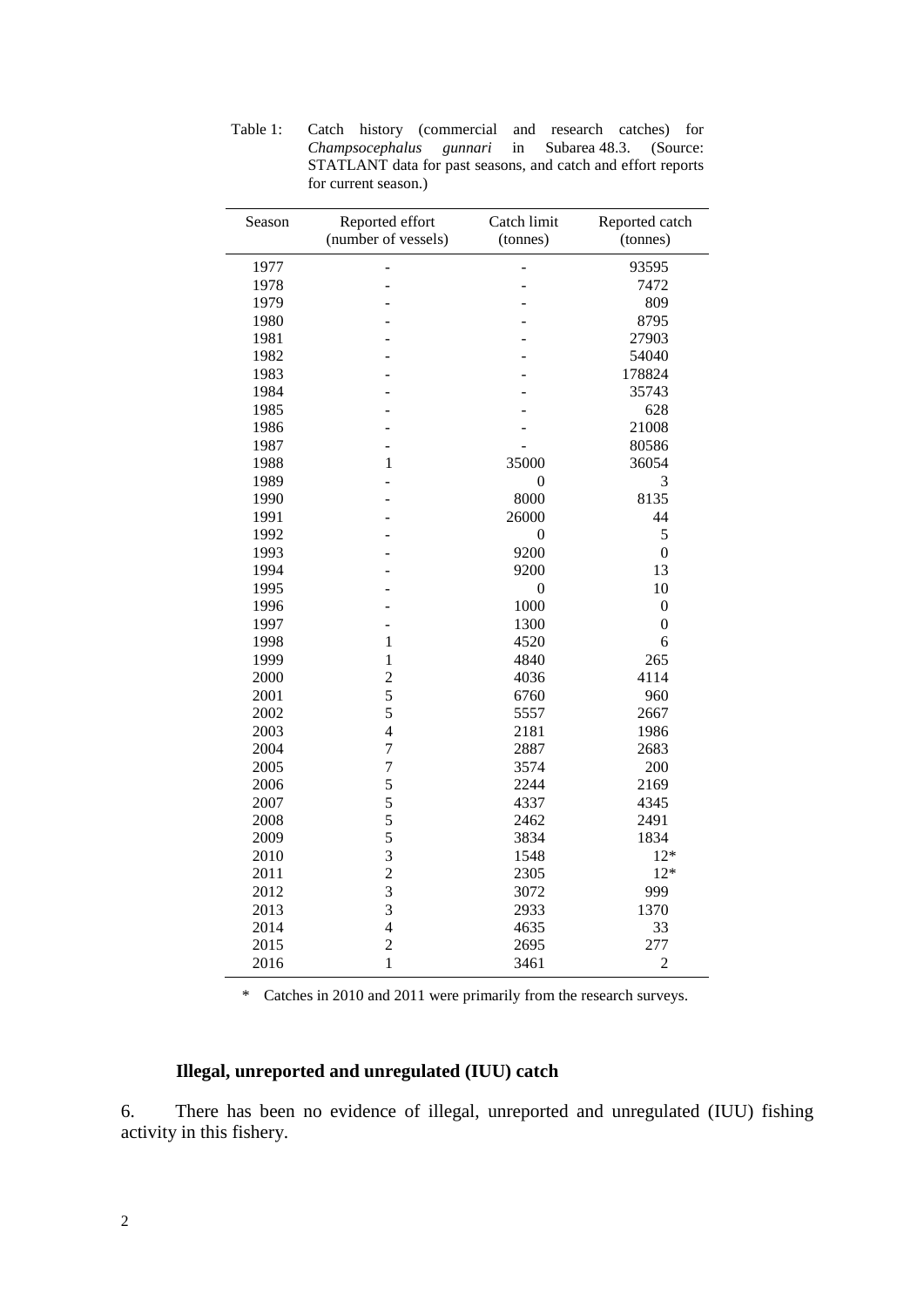#### **Size distribution of the catches**

7. Length frequencies for *C. gunnari* from 2006 to 2016 are presented in Figure 1. These length-frequency distributions of catches are not standardised and hence the interannual variability shown reflects differences in fishing times, seasons, locations, gears and methods (e.g. research vs. commercial trawls) in addition to differences in the fished population. The data from 2010 and 2011 are primarily from a small number of research hauls.



Figure 1: Length frequencies for *Champsocephalus gunnari* in Subarea 48.3 from observer data showing the number of hauls (N) and the number of fish measured (n) in each season at the top of each panel. Note that in 2010 and 2011 data are primarily from research hauls.

## **Stocks and areas**

8. Within Subarea 48.3, *C. gunnari* is restricted to the shelf area generally shallower than 350 m. Differences in length distribution have been noted between Shag Rocks (rocky outcrops around 150 n miles to the northwest of South Georgia) and South Georgia, although these differences are not thought to represent separate stocks for purposes of stock assessment. *Champsocephalus gunnari* is considered a semi-pelagic species; young (0+ and 1+) fish are found strictly in the pelagic zone, while adult fish move more towards the demersal zone.

#### **Parameter estimation**

#### **Estimation methods**

#### Acoustic surveys

9. Previous acoustic studies have demonstrated that *C. gunnari* of all sizes/ages spend time in midwater and indicated that bottom trawl surveys significantly underestimate *C. gunnari* biomass (see WG-FSA-SAM-04/20). In 2016, there were no new estimates of standing stock available from acoustic surveys.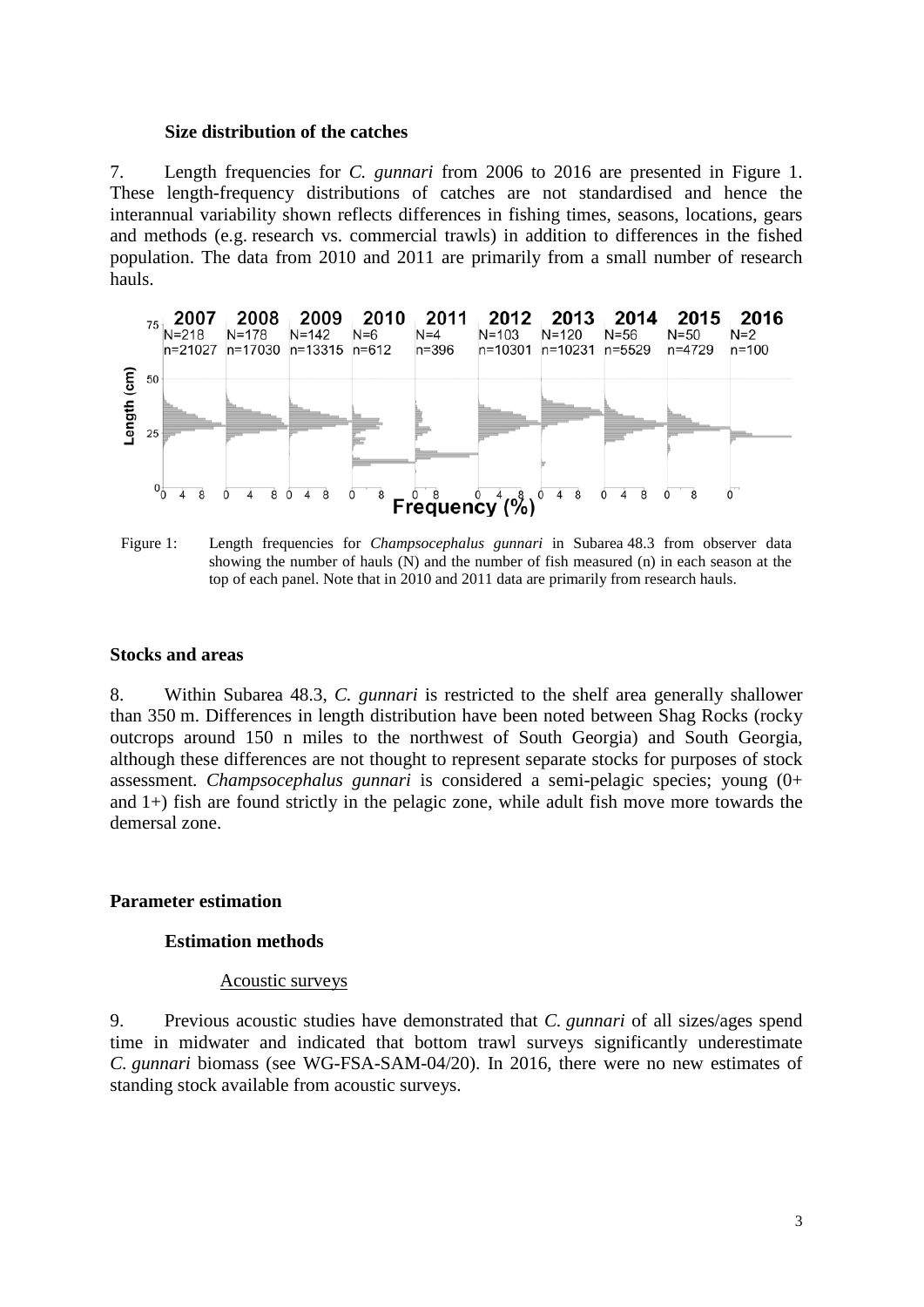## Trawl surveys

10. In January 2015, the UK undertook a random stratified bottom trawl survey of the South Georgia and Shag Rocks shelf (WG-FSA-15/30). The survey, the 17th of its type, employed the same trawl gear and survey design as previous UK surveys in Subarea 48.3, which have operated since 1986 (see WG-FSA-10/38 and WG-FSA-15/26). The 2015 survey covered the whole shelf area: 77 random and spatially stratified hauls were completed covering depths of between 100 and 350 m.

11. Overall estimated biomass of *C. gunnari* used in the assessment was 59 081 tonnes (WG-FSA-15/25); the survey biomass was slightly above the average since 2000.

#### **Parameter values**

#### Fixed parameters

12. In 2015 the growth parameters used in the assessment were those used by CCAMLR in previous years (Table 2). Abundance and length parameters were updated according to the 2015 survey results.

Table 2: Biological parameters assumed

for *Champsocephalus gunnari*

| in Subarea 48.3.    |                  |         |  |  |
|---------------------|------------------|---------|--|--|
| Component           | Parameter        | Value   |  |  |
| Natural mortality   | M                | 0.71    |  |  |
| <b>VBGF</b>         | K                | 0.17    |  |  |
| <b>VBGF</b>         | $t_0$            | $-0.58$ |  |  |
| <b>VBGF</b>         | $L_{\infty}$     | 55.7    |  |  |
| Length to mass      | $\boldsymbol{A}$ | 0.0002  |  |  |
| $(\text{cm to } t)$ |                  |         |  |  |
| Length to mass      | B                | 3.35    |  |  |
| Maturity range:     |                  |         |  |  |
| 0 to full maturity  |                  |         |  |  |

#### **Stock assessment**

13. The use of the length-based model to set catch limits for *C. gunnari* in Subarea 48.3 was endorsed at the 2010 meeting of the Working Group on Fish Stock Assessment (SC-CAMLR-XXIX, Annex 8, paragraph 5.164). The assessment used survey data on length densities and biomass density without the need to identify age-specific cohorts.

14. Details of the 2015 stock assessment are set out in WG-FSA-15/25. The assessment in 2015 indicated that the stock was slightly above the average of the time series, with the median demersal biomass estimated at 59 081 tonnes, and a one-sided lower 95% confidence interval of 36 530 tonnes.

15. The CCAMLR harvest control rule, using a length-based approach, has been demonstrated to provide robust precautionary estimates of catch limits and exploitation rates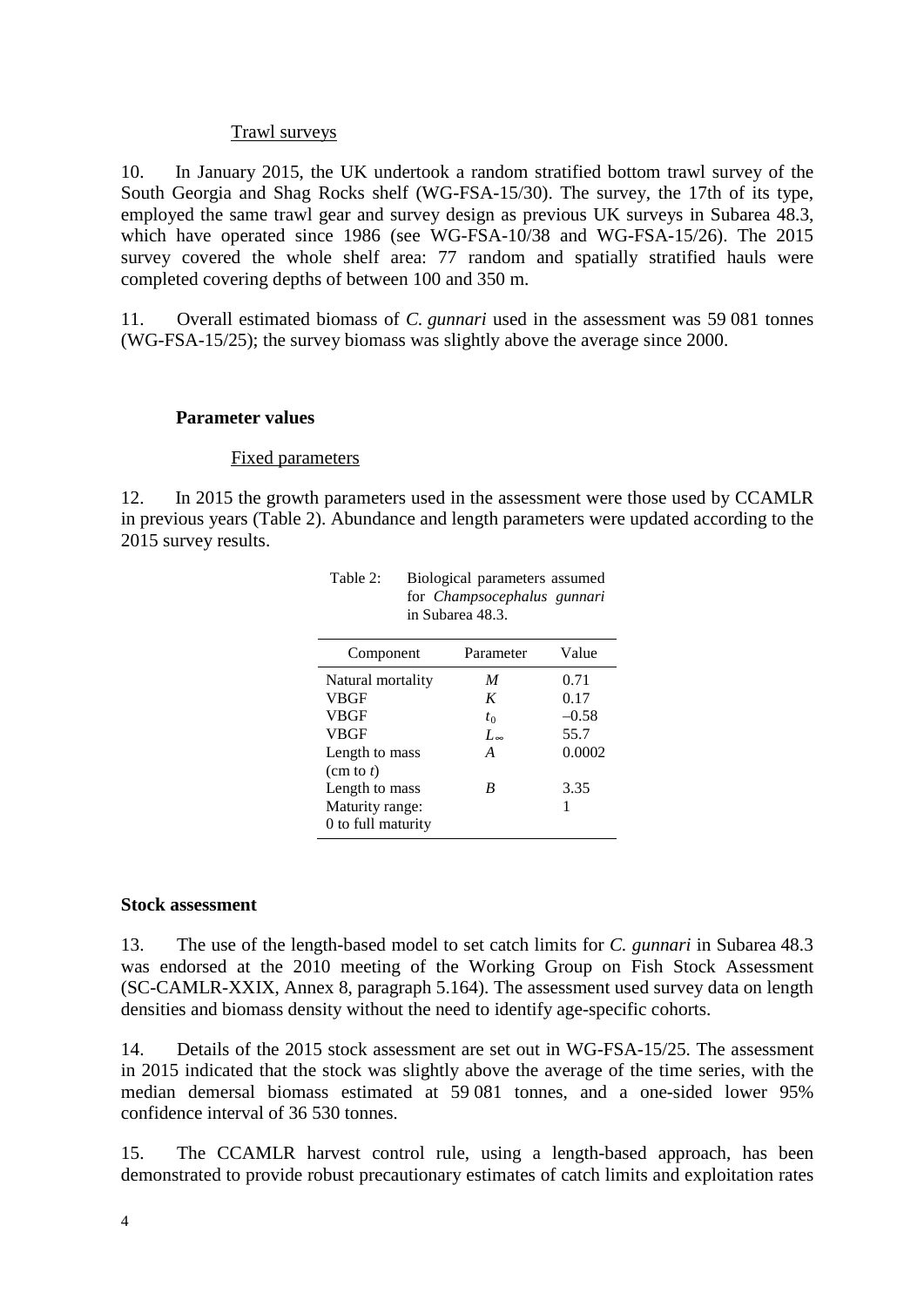for *C. gunnari* in Subarea 48.3 (WG-SAM-13/31 Rev. 1). Application of the method to the January 2015 demersal trawl survey indicates a catch limit for *C. gunnari* in Subarea 48.3 of 3 461 tonnes for 2016 and 2 074 tonnes for 2017.

## **By-catch of fish**

#### **By-catch removals**

16. Table 3 lists catch limits and catches of the most common by-catch species: humped rockcod (*Gobionotothen gibberifrons*), marbled rockcod (*Notothenia rossii*), grey rockcod (*Lepidonotothen squamifrons*), South Georgia icefish (*Pseudochaenichthys georgianus*) and blackfin icefish (*Chaenocephalus aceratus*). By-catch is consistently low in this fishery (Table 3).

Table 3: Reported catch and catch limits for by-catch species (*Gobionotothen gibberifrons*, *Notothenia rossii*, *Lepidonotothen squamifrons*, *Pseudochaenichthys georgianus* and *Chaenocephalus aceratus*) in the fishery for *Champsocephalus gunnari* in Subarea 48.3 (see CM 33-01 for details). (Source: fine-scale data.)

| Season |       | Gobionotothen<br>gibberifrons<br>(tonnes) |       | Notothenia<br>rossii<br>(tonnes) |       | Lepidonotothen<br>squamifrons<br>(tonnes) |       | Pseudochaenichthys<br>georgianus<br>(tonnes) |       | Chaenocephalus<br>aceratus<br>(tonnes) |
|--------|-------|-------------------------------------------|-------|----------------------------------|-------|-------------------------------------------|-------|----------------------------------------------|-------|----------------------------------------|
|        | Limit | Reported                                  | Limit | Reported                         | Limit | Reported                                  | Limit | Reported                                     | Limit | Reported                               |
| 1999   | 1470  | $\Omega$                                  | 300   | $\overline{0}$                   | 300   | $\overline{0}$                            | 300   | $\leq$ 1                                     | 2200  | $<$ 1                                  |
| 2000   | 1470  | 0                                         | 300   | $\overline{0}$                   | 300   | $\overline{0}$                            | 300   | 0                                            | 2200  | $\theta$                               |
| 2001   | 1470  | $<$ 1                                     | 300   | $\theta$                         | 300   | $\overline{0}$                            | 300   | 6                                            | 2200  | $<$ 1                                  |
| 2002   | 1470  | $<$ 1                                     | 300   | $\leq$ 1                         | 300   | $\overline{0}$                            | 300   | 5                                            | 2200  | 5                                      |
| 2003   | 1470  | $\overline{0}$                            | 300   | $\theta$                         | 300   | $\overline{0}$                            | 300   | 5                                            | 2200  | $<$ 1                                  |
| 2004   | 1470  | $\theta$                                  | 300   | $\theta$                         | 300   | $\boldsymbol{0}$                          | 300   | 3                                            | 2200  | $<$ 1                                  |
| 2005   | 1470  | $<$ 1                                     | 300   | $\leq$ 1                         | 300   | $<$ 1                                     | 300   | 25                                           | 2200  |                                        |
| 2006   | 1470  | $\boldsymbol{0}$                          | 300   | 1                                | 300   | $\theta$                                  | 300   | 6                                            | 2200  | $<$ 1                                  |
| 2007   | 1470  | $<$ 1                                     | 300   | $\leq$ 1                         | 300   | $\overline{0}$                            | 300   | $<$ 1                                        | 2200  | $\overline{0}$                         |
| 2008   | 1470  | $<$ 1                                     | 300   | $<$ 1                            | 300   | $\overline{0}$                            | 300   | $<$ 1                                        | 2200  | $<$ 1                                  |
| 2009   | 1470  | $\leq$ 1                                  | 300   | $\leq$ 1                         | 300   | $\overline{0}$                            | 300   | $\leq$ 1                                     | 2200  | $<$ 1                                  |
| 2010   | 1470  | $<$ 1                                     | 300   | $\leq$ 1                         | 300   | $\boldsymbol{0}$                          | 300   | $\leq$ 1                                     | 2200  | $\overline{0}$                         |
| 2011   | 1470  | $\boldsymbol{0}$                          | 300   | $\leq$ 1                         | 300   | $\overline{0}$                            | 300   | $\leq$ 1                                     | 2200  | $\theta$                               |
| 2012   | 1470  | $<$ 1                                     | 300   | $\leq$ 1                         | 300   | 24                                        | 300   | $<$ 1                                        | 2200  | $<$ 1                                  |
| 2013   | 1470  | $<$ 1                                     | 300   | $\leq$ 1                         | 300   | $<$ 1                                     | 300   | <1                                           | 2200  | $<$ 1                                  |
| 2014   | 1470  | $<$ 1                                     | 300   | 2                                | 300   | $\theta$                                  | 300   | $\overline{c}$                               | 2200  |                                        |
| 2015   | 1470  | $\theta$                                  | 300   | $\overline{0}$                   | 300   | $\overline{0}$                            | 300   | $\overline{0}$                               | 2200  | $<$ 1                                  |
| 2016   | 1470  | $\theta$                                  | 300   | $\overline{0}$                   | 300   | $\overline{0}$                            | 300   | $\overline{0}$                               | 2200  | $<$ 1                                  |

#### **Mitigation measures for by-catch**

17. The by-catch limits are set out in CM 33-01 and specific by-catch related move-on rules (whereby a vessel must move at least 5 n miles from a location where significant amounts of by-catch were hauled) are detailed in CM 42-01, paragraph 6.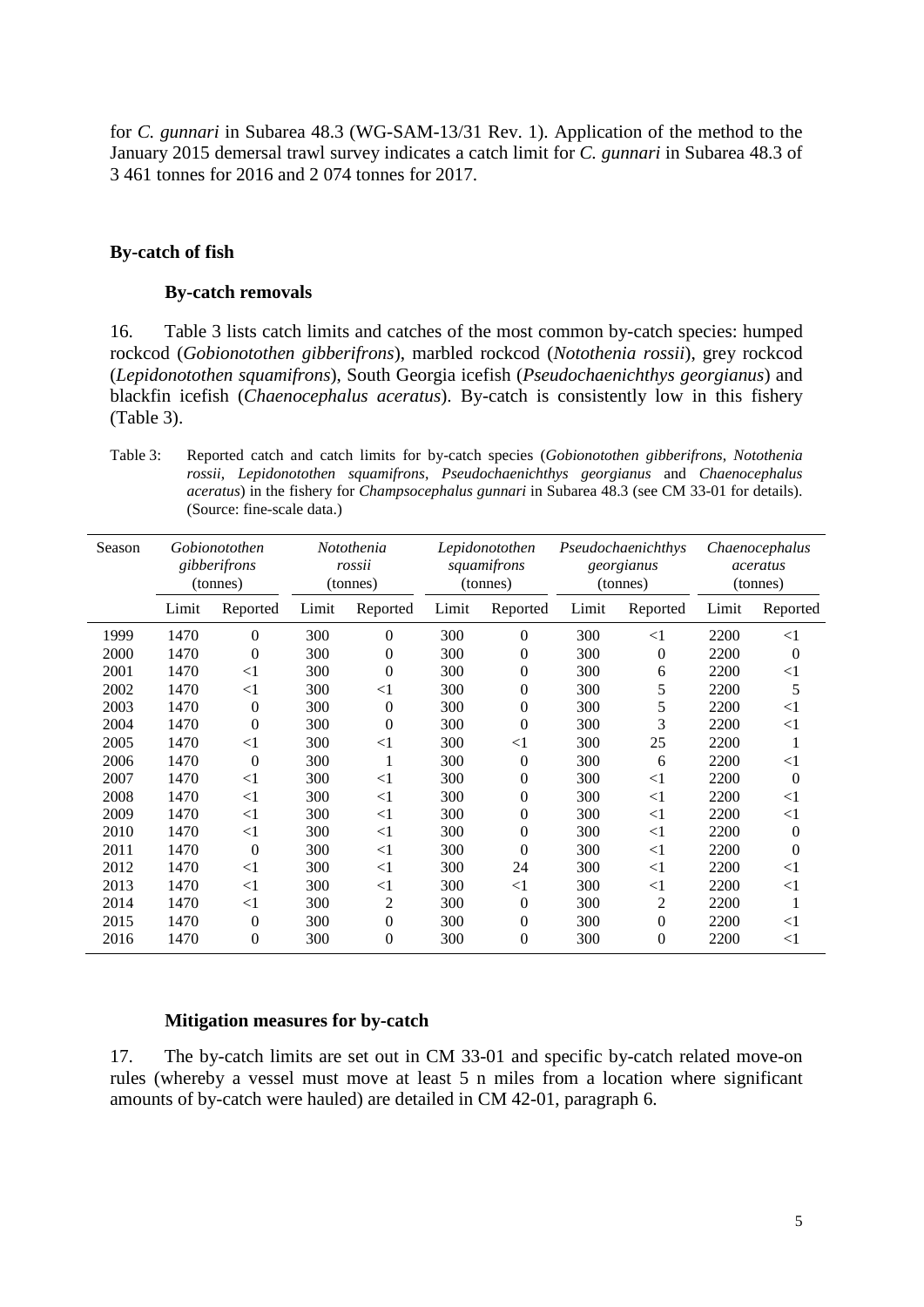## **Incidental mortality of seabirds and marine mammals**

#### **Incidental mortality reported**

18. The incidental mortality rates for grey-headed albatross (*Thalassarche chrysostoma*), black-browed albatross (*T. melanophrys*) and white-chinned petrel (*Procellaria aequinoctialis*) are presented in Table 4. There were no incidental mortalities in 2016.

| Fishing<br>season | Trawls<br>observed | chrysostoma | Thalassarche T. melanophrys | Procellaria<br>aequinoctialis | Other          |
|-------------------|--------------------|-------------|-----------------------------|-------------------------------|----------------|
| 2001              | 350                | 5           | 46                          | 41                            |                |
| 2002              | 431                |             | 18                          | 49                            | 1              |
| 2003              | 182                | 1           | 7                           | 31                            |                |
| 2004              | 238                | 1           | 26                          | 59                            | 1              |
| 2005              | 277                |             | 9                           | 1                             | 1              |
| 2006              | 587                | 1           | 11                          | 21                            | 1              |
| 2007              | 391                | 1           | $\overline{2}$              | 3                             |                |
| 2008              | 247                |             |                             | 3                             | $\overline{c}$ |
| 2009              | 174                |             | 6                           | 5                             |                |
| 2010              | 69                 |             |                             | 1                             | 1              |
| 2011              | 5                  |             |                             |                               |                |
| 2012              | 106                |             |                             |                               |                |
| 2013              | 61                 |             |                             | 2                             |                |
| 2014              | 29                 |             |                             |                               |                |
| 2015              | 49                 |             |                             |                               |                |
| 2016              | 16                 |             |                             |                               |                |

Table 4: Number of birds killed in the trawl fishery in Subarea 48.3.

## **Identification of levels of risk**

19. The level of risk of incidental mortality of birds in Subarea 48.3 remains at category 5 (high) (SC-CAMLR-XXX, Annex 8, paragraph 8.1).

# **Mitigation measures for incidental mortality of seabirds and marine mammals**

20. CM 25-03 applies to this fishery. It sets out technical measures to minimise bird by-catch and relates to: net monitoring cables, vessel lighting, discarding of offal, net cleaning, net sinking (nets are most likely to trap birds when they are on the surface of the water) and streamer lines (bird scarers).

21. CM 42-01 has a further mitigation measure that, should any vessel catch a total of 20 birds, it shall cease fishing and shall be excluded from further participation in the fishery in that year.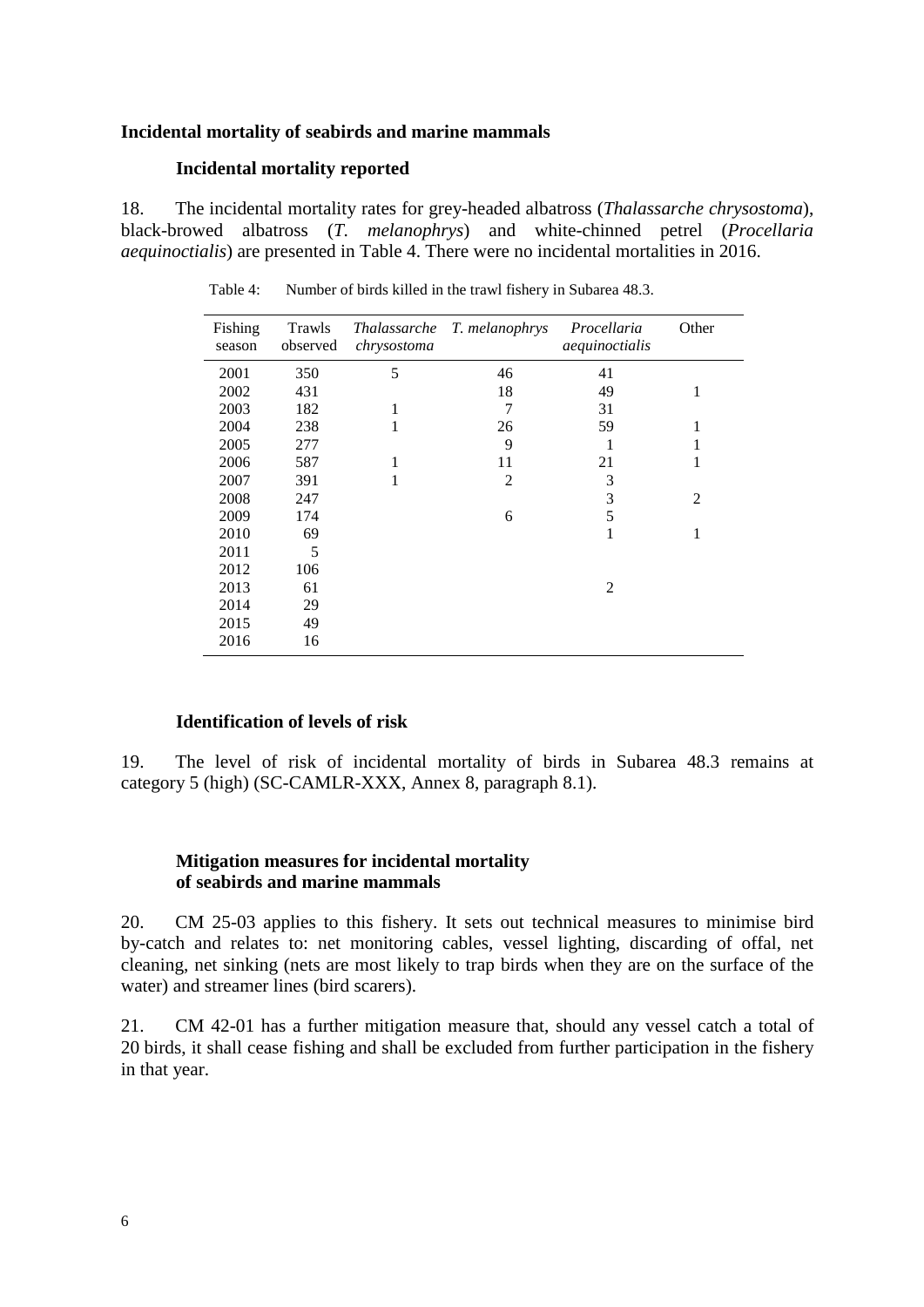# **Ecosystem implications/effects**

22. The current pelagic trawl fishery for *C. gunnari* in Subarea 48.3 has minimal impact on the benthic ecosystem. There is a small by-catch of other icefish species, but this is typically much smaller than the catch limits for these species (Table 3). *Champsocephalus gunnari* play an important role in the ecosystem of the South Georgia shelf as predators of krill (*Euphausia superba*), other euphausiids and the hyperiid amphipod (*Themisto gaudichaudii*) and as prey species of fur seals and gentoo penguins. *Champsocephalus gunnari* may also be consumed by juvenile toothfish in years of high *C. gunnari* abundance at Shag Rocks.

23. Estimates of *C. gunnari* standing stock have been shown to vary in relation to krill abundance at South Georgia, and in years of poor krill availability, *C. gunnari* condition is poorer and larger quantities are likely to be consumed by both fur seals and gentoo penguins, which are normally krill-dependent predators.

24. Samples taken on the 2015 trawl found that *E. superba* dominated the diet of *C. gunnari* although differences between areal strata were evident. In the southwest region *Themisto* sp. was the dominant diet item, diet in the southeast was most varied, with the majority of the diet composed of *Antarctomysis* sp. as well as *Themisto* sp., and *E. superba*, fish and *Themisto* sp. comprising the majority of the diet at Shag Rocks (WG-FSA-15/30).

25. Preliminary analysis of long-term data series from UK trawl surveys (1986–2015) indicates that abundance of previously overexploited fish (*C. gunnari* and *N. rossi*) may now be slowly increasing (WG-FSA-15/30). Time-series analysis of length-frequency data of *C. gunnari* from five Argentine surveys between 1993 and 2013 also indicates a steady increase in densities of adult fish (WG-FSA-13/65).

# **Current management advice and conservation measures**

26. The limits on the fishery for *C. gunnari* in Subarea 48.3 are defined in CM 42-01 and summarised in Table 5.

27. The catch limit for *C. gunnari* is 2 074 tonnes in 2017 based on the outcome of the short-term assessment presented in WG-FSA-15/25.

| Element       | Limits in force                                                             |
|---------------|-----------------------------------------------------------------------------|
| Access (gear) | Pelagic trawling only                                                       |
| Access (area) | Fishing prohibited within 12 n miles of South Georgia                       |
| Catch limit   | 2074 tonnes in 2017                                                         |
| Move-on rule  | Move on if $>100$ kg caught of which $>10\%$ by number are<br>$<$ 240 mm TL |

Table 5: Limits on the fishery for *Champsocephalus gunnari* in Subarea 48.3 in force (summarised from CM 42-01).

(continued)